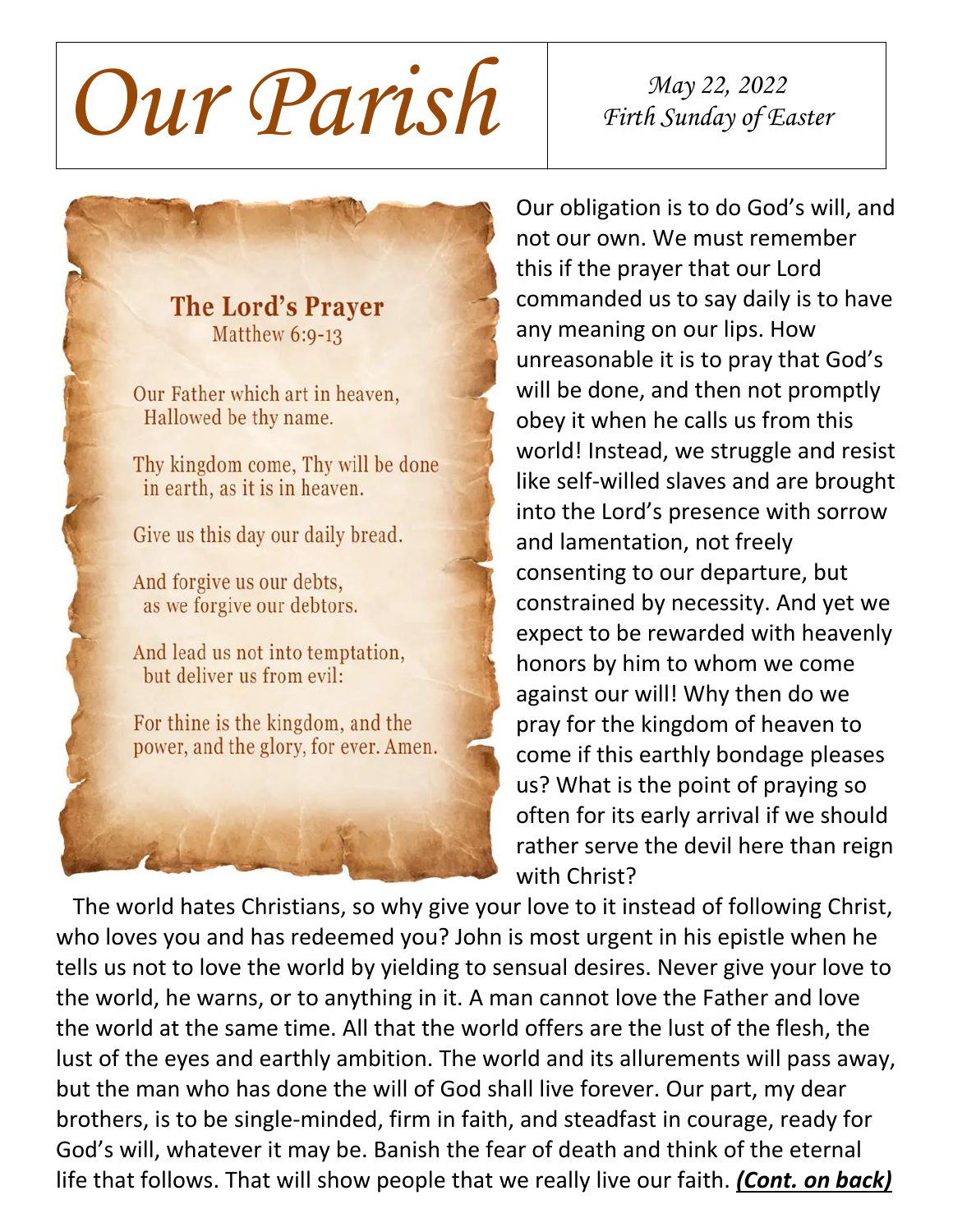

**St. Michael's and St. Mary's Parishes** would like to extend a warm welcome to all who are visiting us or are new to the area. If you are not currently registered at St. Michael's or St. Mary's and consider this your Parish, *please call the Rectory at (402) 729-2058.* 

**St. Mary's Parish Council:** Duane Bartek & Ritchie Burkhart *Trustees*: Bob VanWesten and Bob Bachle **St. Michael's Parish Council:** Chris Higgins, Bethany Hansmire, LeAnn Krause, Mary Prellwitz and John Ragland.

*Trustees:* Chris Goeking and Randy Prellwitz **Knights of Columbus:** Randy Prellwitz **St. Michael's PCCW:** Mary Prellwitz **CCD Coordinator:** Georgann Friedrichsen

**St. Mary's PCCW:** Deb Vanwesten

| Parish collection data: May 15, 2022 |          |          | <b>Debt Reduction</b>                                   | Loan Payment |  |
|--------------------------------------|----------|----------|---------------------------------------------------------|--------------|--|
| Adult                                | \$695.00 | \$295.00 | Loan Total as of January 2022                           | \$34,720.69  |  |
| Loose Plate                          | 87.00    | 5.00     | Joy of the Gospel Rebates                               | \$4,386.07   |  |
| Online Giving                        | 57.00    |          | Debt Reduction Envelopes                                | \$6,287.00   |  |
| Cemetery                             | 20.00    |          | Due Dec. 31, 2022                                       | \$17,360.33  |  |
| Holy Day                             |          |          |                                                         |              |  |
| Building                             | 25.00    | 50.00    | <b>AMOUNT TOWARDS DECEMBER 2022 PAYMENT</b>             | \$10,673.07  |  |
| Debt Reduction                       | 10.00    |          | PARISH FINANCIAL INFORMATION                            |              |  |
|                                      |          |          | It takes \$2,039.84 a week to run St. Michael's Parish. |              |  |
| Total                                | \$894.00 | \$350.00 | Operation Cost per week                                 | \$2,039.84   |  |
|                                      |          |          | This Week's Collection                                  | \$864.00     |  |

## **PLEASE PRAY FOR:**

*Jo Nease \* Mary Kay Bedlan Derek Lempka \* Jeanette Steele*

**PRAY FOR VOCATIONS SR. MARY CECILIA** from the Philippines has Professed at Holy Spirit Adoration (Pink) Sisters.



**PAUL MACH** is the son of Keith & Mary Mach of St. Teresa Parish in Lincoln, NE but grew up here at St. Michael's Parish in Fairbury, NE. He is in his 1st Year of Theology at St. Charles Borromeo

| Mass Intentions for May 23rd - 29th             |                    |                                        |  |  |  |  |
|-------------------------------------------------|--------------------|----------------------------------------|--|--|--|--|
| Monday                                          | <b>No Mass</b>     | <b>NO Mass</b>                         |  |  |  |  |
| Tuesday                                         | 9:00am             | Jim Williams+                          |  |  |  |  |
| Wednesday                                       | 5:30 <sub>pm</sub> | Carmen Juarez+                         |  |  |  |  |
|                                                 | Alexandria         |                                        |  |  |  |  |
|                                                 | 7:00 <sub>pm</sub> |                                        |  |  |  |  |
|                                                 | Fairbury           | Pro Populo                             |  |  |  |  |
| Thursday                                        | 7:00am             | Erin Conradt+                          |  |  |  |  |
| Friday                                          | 9:00am             | All Souls Intention for the Courtney & |  |  |  |  |
|                                                 |                    | Selig Families                         |  |  |  |  |
| Saturday                                        | 9:00am             | Alexandria: Special Intention          |  |  |  |  |
|                                                 | 5:30 <sub>pm</sub> | Special Intention of Genevieve Cuba    |  |  |  |  |
| Sunday                                          | 8:00am             | Joe Hergott+                           |  |  |  |  |
|                                                 | 10:00am            | People of the Parishes                 |  |  |  |  |
|                                                 | Noon               | Latin: Special Intention               |  |  |  |  |
| St. Michael's Minister's Schedule for May 28/29 |                    |                                        |  |  |  |  |
|                                                 | 5:30pm             | 10:00am                                |  |  |  |  |
| Acolyte                                         | Ronn Brackle       | Randy Prellwitz                        |  |  |  |  |
| Lector                                          | Ronn Brackle       | Randy Prellwitz                        |  |  |  |  |
| <b>Server</b>                                   | Aldo Ramos         |                                        |  |  |  |  |
| <b>Music</b>                                    | Mary Prellwitz     | LeAnne Krause                          |  |  |  |  |

Shortage \$1,175.8

Seminary in Philadelphia. **ST MICHAEL'S** has a chapel. We have daily Mass in this chapel. It is located under the church. It is accessed through doors on the west end of the church.

**I SEND OUT MY HOMILIES** Daily via email. If you would like to receive them, please email me at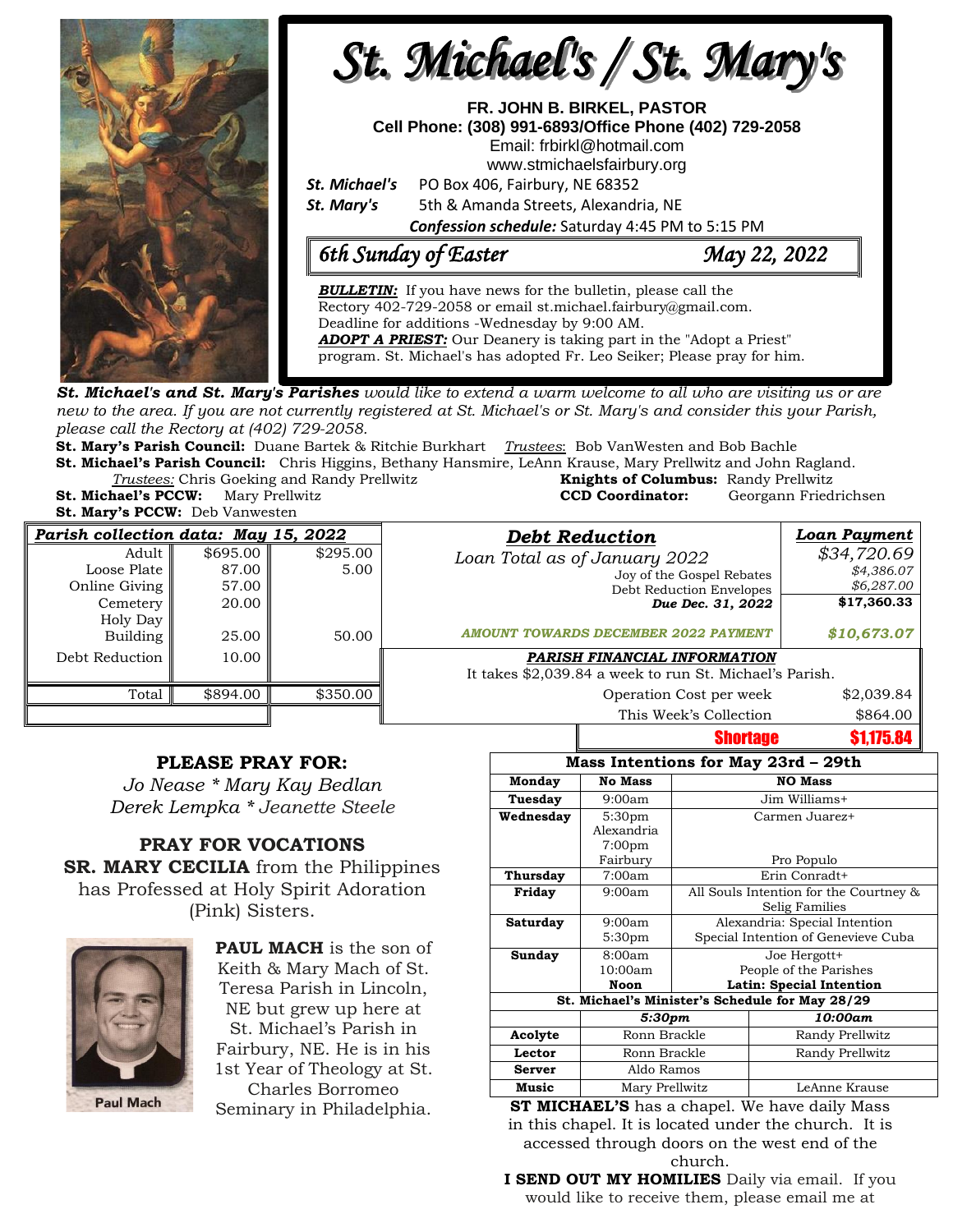## **THOUGHT OF THE WEEK:**

Even in the midst of our darkest trials and dark places in our heart, God wants to be there with us and bring us light and healing and peace. -Bret Henry

**ONLINE GIVING LINK UPDATE:** If you are giving online, please use the updated link:

[https://www.osvhub.com/stmi](https://www.osvhub.com/stmichaelsfairbury/funds) [chaelsfairbury/funds](https://www.osvhub.com/stmichaelsfairbury/funds)

**ST MICHAEL PARISH COUNCIL MEETING** Tuesday, May 24, 7PM in the Center.

**COLLECTION FOR ST. GIANNA'S HOME:** The Knights of Columbus will be collecting bath soap, shampoos and moisturizers. These are the small items you get when staying in hotel/motels as you travel throughout the summer. Where possible ask front desk or housekeeping for extra explaining who they are for. A collection box will be placed in the church August 6/7. Thank you for your help.